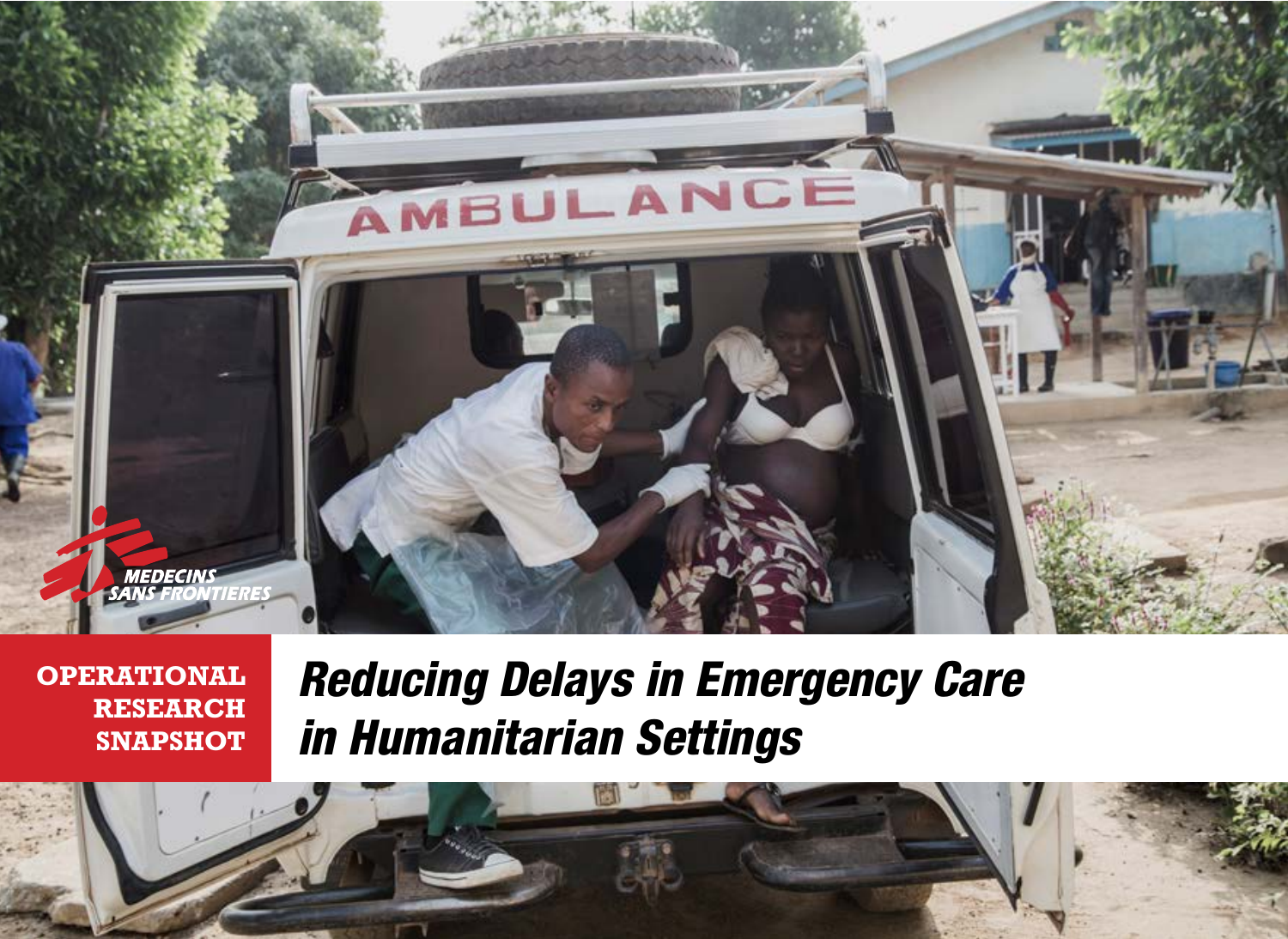

In a medical emergency, every second counts. Late arrival at the hospital or delayed treatment pose severe health risks for patients, particularly in humanitarian and low-resource settings.

For medical care to be effective, timely diagnosis and treatment are essential. In humanitarian contexts, avoiding delays is particularly challenging, as health care systems are disrupted or are lacking resources, and communities are highly vulnerable.

This study analyzed factors associated with late arrival at and treatment delays in the emergency departments of three hospitals supported by Médecins Sans Frontières (MSF) in Afghanistan, Haiti, and Sierra Leone, looking to improve emergency medical systems serving vulnerable populations.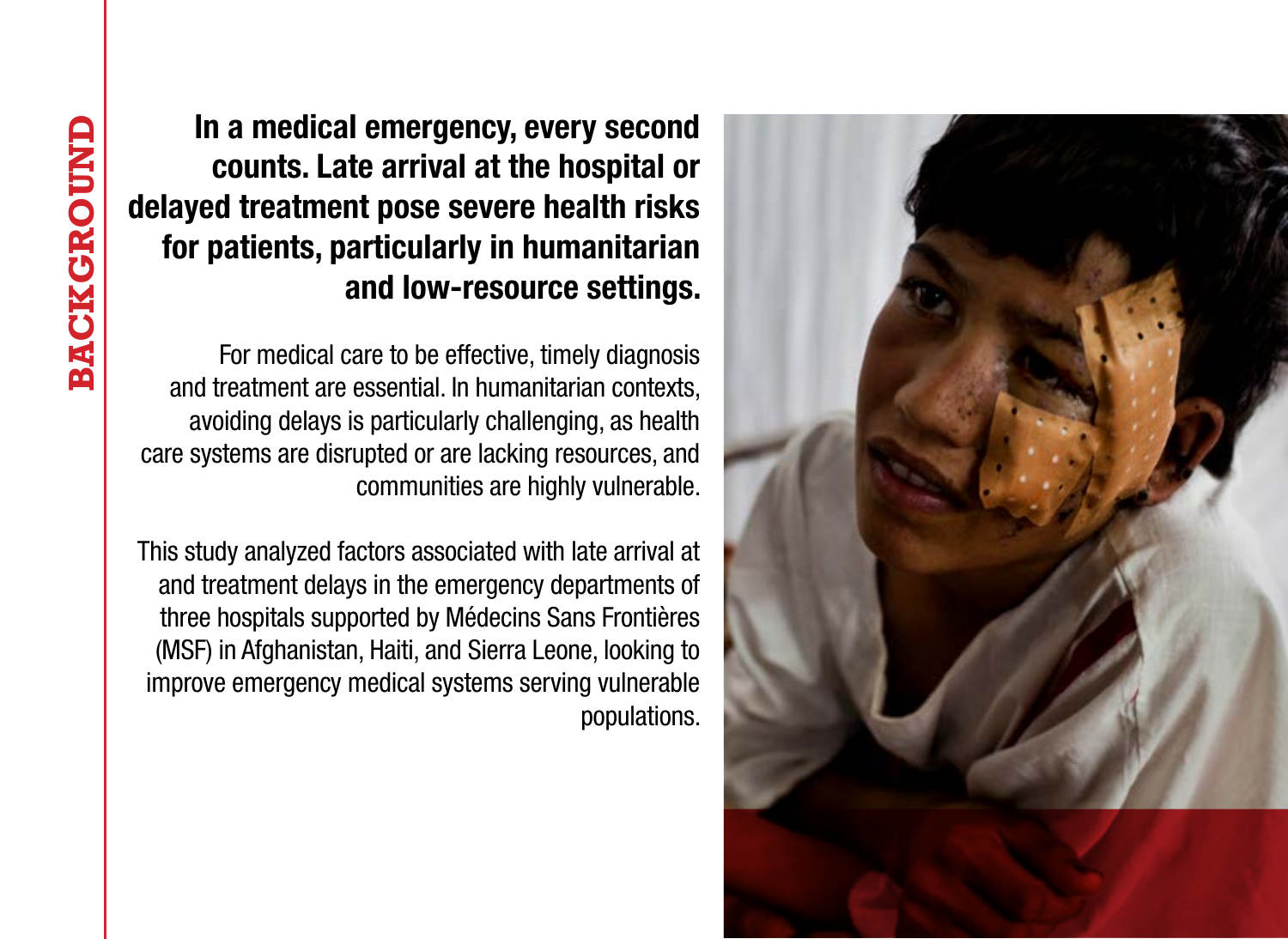

Across the hospitals in<br>Afghanistan, Haiti, and Sierra Leone, delays in arrival at the emergency department were present in almost 28% of cases. At least one out of four patients experienced a delay in treatment.



Factors associated with late arrival at the emergency department include the patient's gender, age, and the type of diagnosis. Women and girls, children under 5, and patients without trauma were at higher risks of reaching a hospital late.



Momen are known to reach  $\blacksquare$  hospitals with delay due to a lack of education and cultural barriers. Illiteracy may contribute to poor understanding of medical needs, and many women cannot leave their home for a longer time, while transportation costs and fees further hinder access to emergency services.